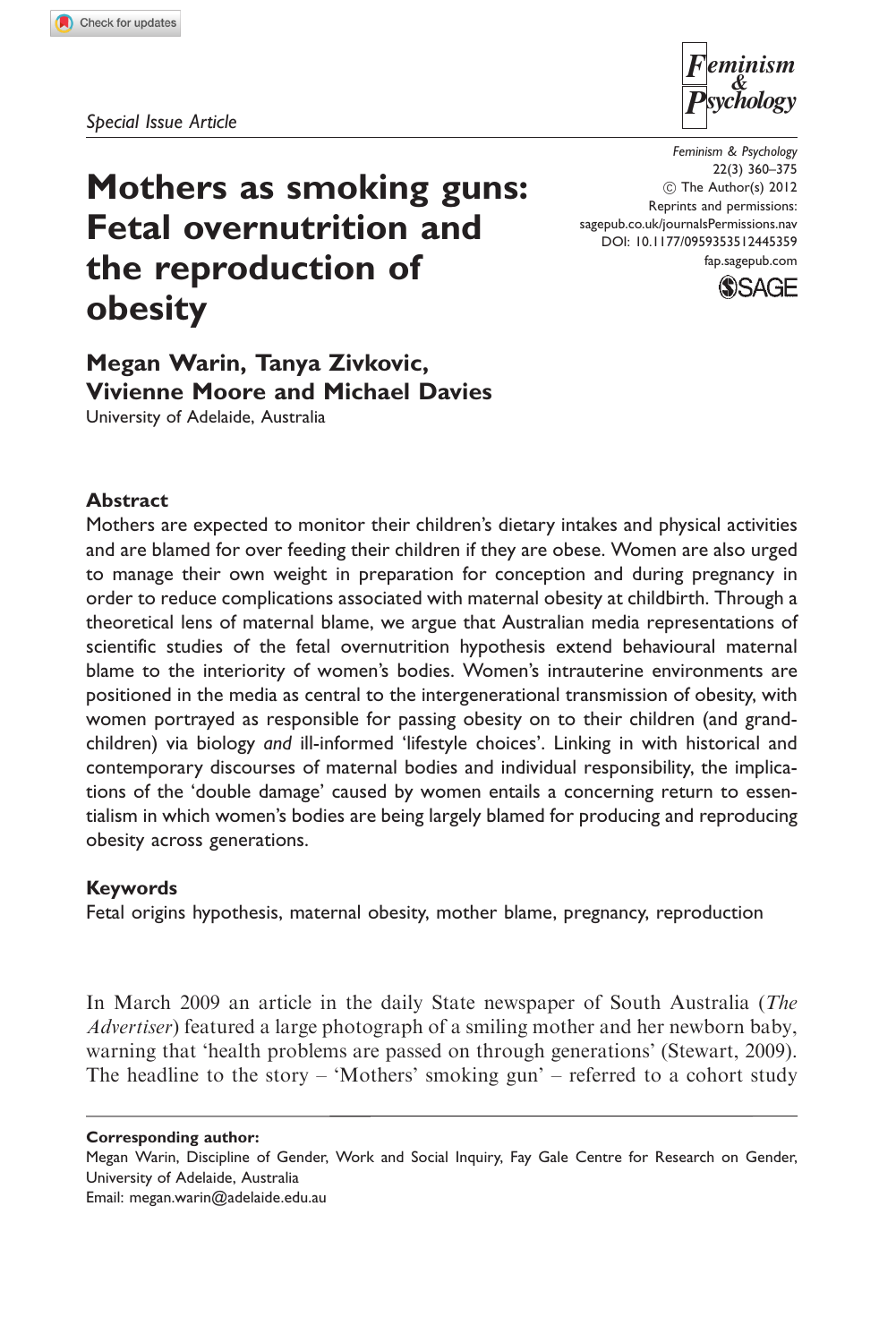conducted by researchers at the University of Adelaide (including two authors of this article) which explicitly states that overweight, pregnant women are more likely to have children, even grandchildren, who are overweight. A similar news item in Australia's national circulation paper (The Australian) in the previous month claimed that 'obese women are more likely to have children with a range of birth defects' (Taor, 2009). The warnings are clear – obesity in pregnancy is potentially damaging and it is mothers who are held responsible for their children's ill health.

The media conflation of women's reproductive bodies with smoking guns reflects recent paradigmatic developments in scientific research about the origins of health and disease, and how adult chronic disease might be determined by the 'womb environment'. This new paradigm, termed Barker's hypothesis (or the fetal origins hypothesis), has led to maternal obesity now being understood to contribute to obesity in children through intra-uterine factors that alter fetal metabolism regarding growth, fat deposition, and insulin regulation (Oken and Gillman, 2003). As a result, the interiority of women's reproductive bodies is brought sharply into the media limelight not only as a causal agent in the obesity 'epidemic', but also the (potential) solution.

We critically examine how the fetal origins hypothesis is reported in popular print media, arguing that reproduction (and more specifically women's reproduction) is now a key discursive site in which intergenerational cycles of obesity are being culturally produced and reproduced. To provide evidence of these new discourses in which the bodies of obese, pregnant women are being implicated we examined the reporting of scientific research in Australian print media. In addition to mothers being held legally and morally culpable for overfeeding and neglect of fat children, we found that the reporting of scientific research compounds blame by suggesting that women are responsible for 'programming' their baby for a lifetime of obesity. A new and powerful meta-discourse has emerged in which women are blamed for both their reproductive physiology and their social role as mothers, thus constructing women as potentially contaminating future generations by creating obesity lineages.

Of course this discourse of blame did not appear out of thin air; blaming the bodies and behaviours of pregnant women for misshapen fetuses lingers on from our historical understandings of disease causation. Mother blame is not a new phenomenon and historians (Ladd-Taylor and Umansky, 1998) and feminist scholars (Litt, 2000; Singh, 2004) have noted how women have long been accused of smothering children and causing all manner of 'ills' such as homosexuality, schizophrenia, autism, and anorexia to name a few. While the concept of mother blame has 'extraordinary elasticity' (Blum, 2007: 203), we argue that the shifting historical discourses of maternal appetites, the scientific location of obesity through the fetal origins of disease, and the popularisation of this 'new science' now provide a singular space for the overweight, maternal body to take centre stage. Fat, pregnant bodies are constructed as bio-cultural anxieties, distilling biological and social causes into the one embodied location. Coupled with a neoliberal agenda that emphasises self-governance and individual responsibility, this powerful meta-discourse (Nerlich, 2009) provides a compelling web of individual and gendered blame for the obesity 'epidemic'.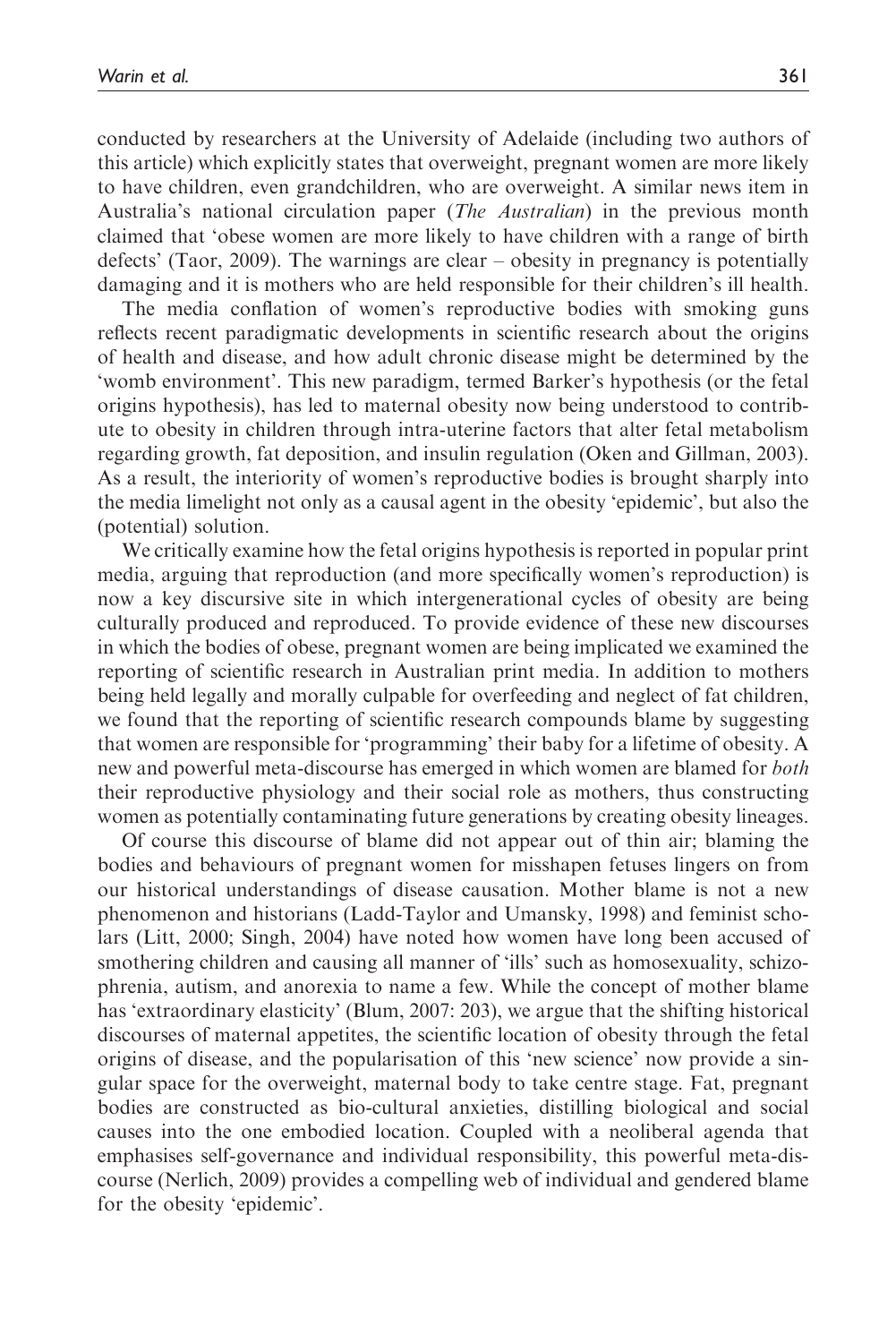#### The obese, pregnant body

Demi Moore's infamous *Vanity Fair* cover in 1991 was a sensational prelude to the idea that good mothers are closely aligned with the ideal neoliberal citizen. Since her cover, photos and stories of pregnant and post-partum celebrities have proliferated in various popular media. Although the consumption of celebrity pregnancies (Danni Minogue, Britney Spears, Angelina Jolie, Heidi Klum, and Nicole Richie) – with their neat bumps, well supported breasts, glowing skin, and radiantly energised appearance – communicates a distorted image of expectant mothers and emphasises the social controls that ordinarily discipline mothers' bodies, a fetishisation of pregnant celebrities (and 'yummy mummies') has helped to shape new standards of bodily deportment and appearance toward which the pregnant woman is expected to aspire. Foucauldian issues of surveillance and pregnancy policing have been well documented in feminist literature (see Fox et al., 2009; Longhurst, 2008; Ussher, 2006), and the price of mothers-to-be not complying with the dominant ideals of 'good motherhood' are high. Women who don't selfregulate or ignore dominant pregnancy practices are especially beholden to public scathing, as they present what Skeggs (2005: 968) calls a 'constitutive limit to propriety' within both celebrity culture and wider social life.

Once considered healthy, the storage of fat was an acceptable and 'natural' part of pregnancy. Indeed, pregnancy, as understood in recent 'western' history, was a period in which a woman could, albeit temporarily, guiltlessly gain weight; 'eat for two' and rest from exercise. In recent times, however, anxieties about the spread of the 'obesity epidemic' has led fat to be demonised and pathologised as a disease (see Campos et al., 2005; Moffat, 2010; Murray, 2008; Orbach, 2009) no matter which body it appears on. In a climate where obesity has become a potent signifier for neglect of self (and others), pregnant women are no longer encouraged to eat for two (Bell et al., 2009; Keenan and Stapleton, 2010) and a new regime of dietary practices and recommended weights for mothers-to-be and pregnant women has been promoted by clinical, public health, and biomedical experts.

Good mothering practices now begin *before* conception (Fox et al., 2009; Lupton, 1996), and preconception care is promoted as 'the most loving and responsible choice you and your partner can make together, not only for you and your child's health, but also for future generations' (McDowell 2005, cited in Possamai-Inesedy, 2006). Obese, even overweight, mothers-to-be should exercise and lower their calorie intake in order to reduce their Body Mass Index (BMI). Additionally, and like all women, they are expected to ensure the optimal conditions for fertility by avoiding substances such as caffeine, alcohol, and nicotine, and supplementing their diets with folic acid and other vitamins and minerals. Vigilant attention to their dietary requirements should continue throughout pregnancy, with a regular intake of folic acid in the first trimester and scheduled blood tests to detect nutritional deficiencies at routine intervals. Still abstaining from alcohol and other toxins and consuming a well-balanced diet, the mother should ideally breastfeed, then, when her baby is eventually weaned, nutritious meals should be prepared.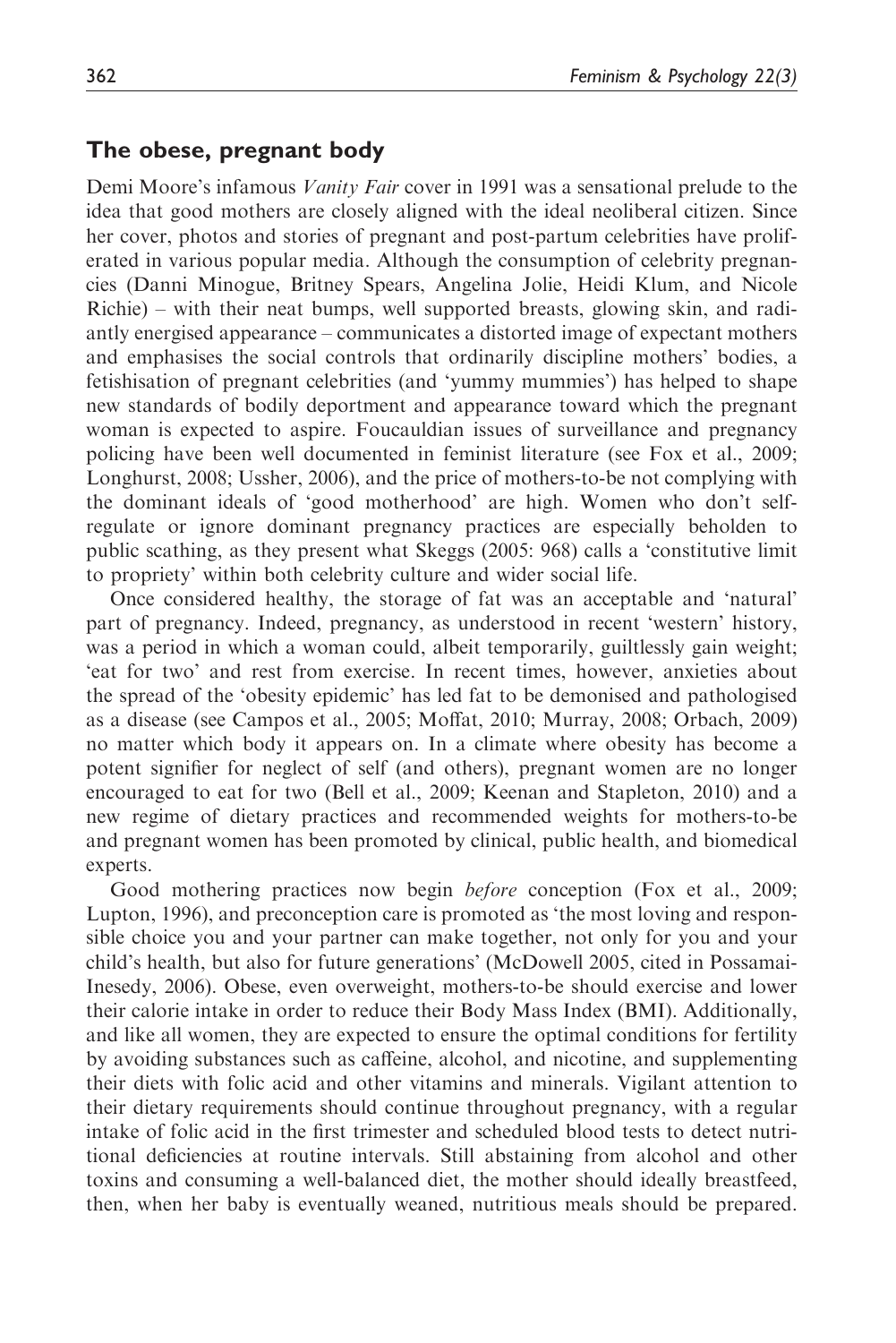Effectively, the 'good mother', responds to a discourse that requires her to act responsibly (Goodwin and Huppatz, 2010: 5) and to perform labour-intensive (Hays, 1996) food preparation practices to avoid any potential risks and to nourish the body of her child.

# 'Biological postcards': The popularisation of Barker's hypothesis

These disciplinary regimes reflect not only an obsession with the management of 'healthy' bodies, but are now linking 'pre-pregnancy appropriate weight, weight gain and nutrition in pregnancy with satisfactory fetal outcomes and increasingly, with infant health over the life-course' (Keenan and Stapleton, 2010: 371). This new attention to the fetus not only reflects a concern for fetal personhood (Ruddick, 2007) but is supported by scientific developments in the early origins of disease that trace chronic disease in adults back to the intrauterine environment.

From the late 1980s, research conducted by UK physician and epidemiologist David Barker and his colleagues advanced the theory that chronic disease originated, at least in part, in early life. Barker and his colleagues' work (Barker, 1990; Barker and Osmond, 1986) led to a profound paradigmatic shift in medical understanding and knowledge, as low birth weight and intra-uterine growth retardation (caused by under-nutrition during fetal development) are presented as important indicators or signals of an elevated risk for many adult diseases (see Moore and Davies, 2008). In other words, many chronic adult diseases (especially diabetes and heart disease) are seen as having origins in the intra-uterine environment or early infancy (as well as being influenced by later environmental and life style factors). Throughout the 1990s, evidence of associations (statistical connections) between low birth weight and increased risk of chronic disease in adulthood accumulated. In 1995 the British Medical Journal named this 'discovery' the 'Barker Hypothesis', an expression that Barker rejected in favour of 'the fetal origins hypothesis' (Warin et al., 2011). In the science community this new insight became the focus of a major international research effort, and in 2010 Time Magazine called Barker's hypothesis a 'pioneering New Science' that turned 'pregnancy into a scientific frontier' (Paul, 2010).

Although the main focus of the field now known as 'developmental origins of adult health and disease' has been on the effects of poor fetal nutrition and low birth weight, the issue of maternal and hence fetal overnutrition is of growing importance in the context of the current global obesity 'epidemic' (McMillen et al., 2008). By the early 2000s, the fetal origins hypothesis had become part of the child obesity lexicon, extending the understanding of obesity 'back to the future', and locating the origins and potentiality of obesity in the fetal environment.

Ebbeling and colleagues (Ebbeling et al., 2002: 475), in a landmark paper on the childhood obesity 'crisis', reported an:

intriguing hypothesis that prenatal overnutrition might affect lifelong risk of obesity. According to this hypothesis, maternal obesity increases transfer of nutrients across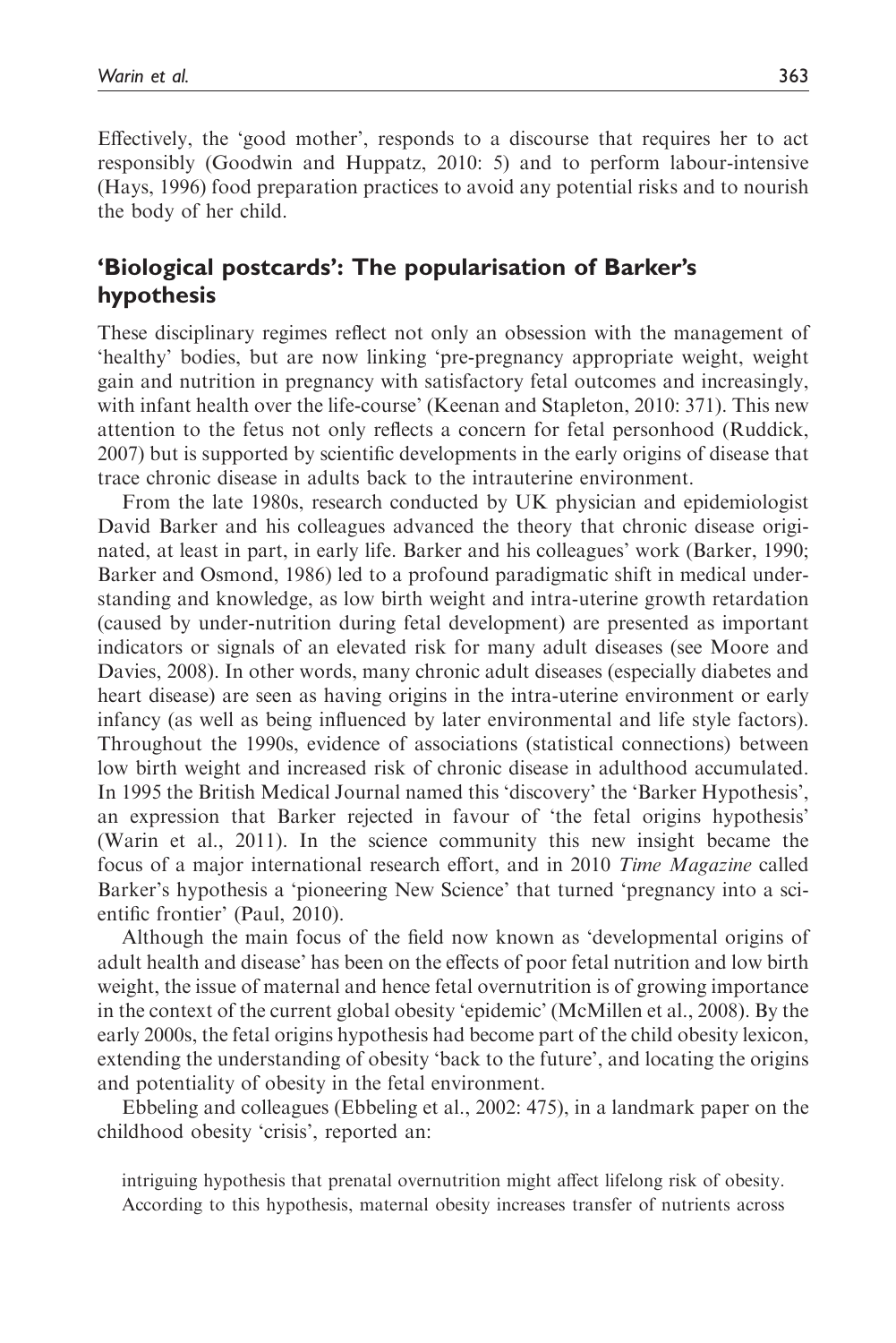the placenta, inducing permanent changes in appetite, neuroendocrine functioning, or energy metabolism ... The implications of these findings are formidable: the obesity epidemic could accelerate through successive generations independent of further genetic or environmental factors.

The simplified 'truth' of the maternal origins hypothesis is that weight gain during pregnancy (or maternal obesity pre-pregnancy) can lead to fetal overnutrition and high birth-weight and contribute to childhood obesity independent of the family circumstance (La Coursiere et al., 2005).

Although many researchers investigating fetal origins in the scientific community speak of epidemiological uncertainty, caution, and degrees of imprecision (Moore and Davies, 2008; Susser and Levin, 1999; Wells, 2010), the media reporting of these 'new scientific findings' follows a simple storyline, and suggests that as women become too large, their fetuses also grow too large, and as a result 'obesity is programmed in the womb' (Paul, 2010). It is now frequently reported that: 'women who are overweight or obese are 2 to 2.5 times more likely to have heavier babies... and larger babies create problems with delivery, and are more at risk of infection, diabetes, obesity and heart disease in later life' (Shepherd, 2009). 'Obese mums-to-be [are thus] urged to diet' (Hall and Davis, 2009), as 'the first nine months [can shape] the rest of your life' (Paul, 2010). A reductive account of the fetal origins of disease is gold for scientific journalists, for obesity is both individualised and gendered, and characterised in the popular press as 'a mother of a problem' (Parker, 2009: 1).

A number of scholars have examined the media reporting of new scientific research and 'have found that this type of media tends to lack critical coverage or comment by journalists... [and neglects] both the tentative nature of scientific inquiry and its political context' (Parker, 2009: 4; see also Dyck, 1995). In spite of this, 'scientific journalism' relies on authoritative discourse, and locates its reporting in a context where 'scientific knowledge continues to hold cultural authority as objective, rational and empirical' (Parker, 2009: 2). Through this powerful legitimisation, scientific journalism becomes simultaneously a crucial source of scientific and public health information (Petersen et al., 2009; Boero, 2007; Saguy and Almeling, 2008) and 'a key contributor to the shaping and definition of public health issues as social problems' (Maher et al., 2010: 236). In relation to obesity, Monaghan et al. (2010) describe the media as 'amplifiers/moralisers' as they sensationalise, stereotype, and repeatedly focus on 'dramatic' or 'moralising' aspects of obesity.

## Our study

In 2009 we examined the reporting of obesity over a three-month period (1 January to 31 March 2009) in three metropolitan Australian newspapers – The Advertiser, The Australian and The Sydney Morning Herald. The Sydney Morning Herald, owned by Fairfax Media, and *The Australian*, of News Limited, are both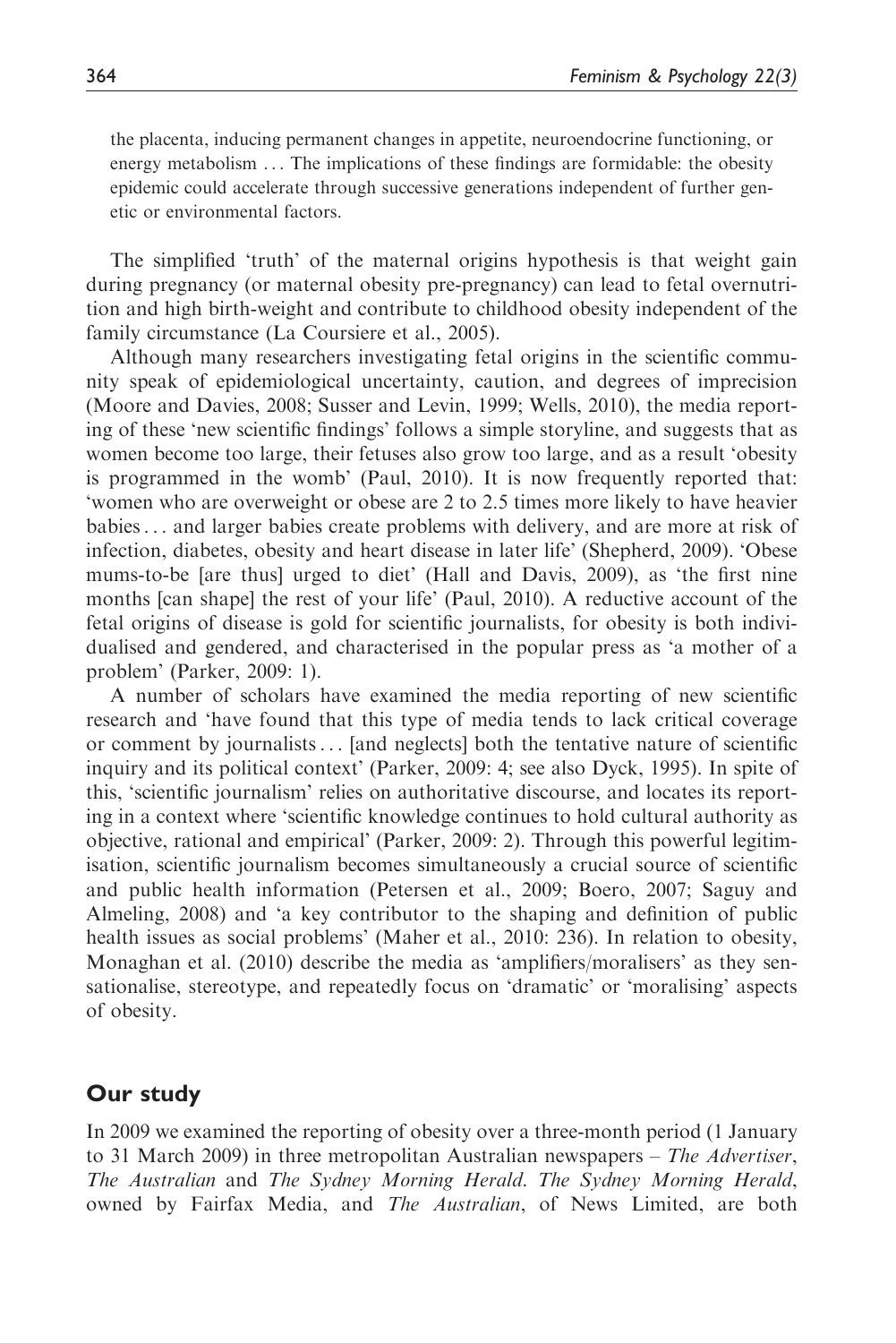broadsheets. The Australian, the only national newspaper, has a broader nationwide audience than *The Sydney Morning Herald*, one of the main newspapers published in Sydney. Owned by Murdoch's News Corporation, The Advertiser is a tabloid-format newspaper and has the widest circulation in Adelaide. These three newspapers were selected to represent Australia's two dominant media outlets (Fairfax and Murdoch) and different readership and circulation. In order to collect data on visual images we opted against using text-based databases such as Factiva or LexisNexis and manually searched microfilm of the newspapers in our sample. We sourced 181 articles that included at least two of our search terms (obesity/obese AND pregnancy, parenting, child, eating, and diet), made multiple copies of each original (to allow for multiple analysis), and conducted a thematic analysis of text and visual images (see Bernard and Ryan, 2010). This involved identifying and describing both implicit and explicit themes within the data and critically exploring the relationships between these themes (for example, the recurrent links between childhood obesity and mothering). We also compared our results with two other Australian studies on media representations of maternal responsibility and obesity (Maher et al., 2010; Malik, 2007).

#### Maternal blame

In our media sample, obesity was frequently constructed as a parenting issue and was closely aligned with food consumption. When obesity was constructed in terms of parental responsibility, the onus was on the parent to help their child lose weight for the specific purpose of reducing overweight-associated health problems. As we (Zivkovic et al., 2010) and others (Boero, 2009; McNaughton, 2011; Maher et al., 2010) have highlighted, this 'parent' is consistently coded as 'the mother', 'entrenching women's roles as managers of children's health and inequitably blaming them for childhood obesity' (Maher et al., 2010: 236).

As Malik (2007) notes in her discourse analysis of how mothers of overweight and obese children are portrayed in the Australian media, mothers are often singled out as the culprit of childhood obesity, with headlines such as: 'Fat mums set the trend for obese kids' (Fox, 2005); 'Fat kids? Yes, Mum's the word' (Cornes, 2006); and 'A large legacy – Overweight children may not have to look too far to find the reason – it could all be mum's fault' (Steele, 1999). 'Bad' mothers are morally denigrated as overly permissive ('Refrigerator mums') or relying on junk food ('McMums'), and often blamed for an epidemic in childhood obesity because of a perceived lack of education and lack of care for children. Even '30 years of feminist careerism' (Malik, 2007: 13) is used to blame women being time poor, not making 'home cooked' meals, and working outside of the home.<sup>1</sup> Such reporting effectively uses what Armstrong refers to a 'medical-moral authority' (2003: 189), in that women who fail to act 'maternally' are held morally responsible and culpable for adverse health outcomes in their children.

In contemporary 'western' societies mothers continue to be held culpable for making the wrong choices in regards to their fetuses' wellbeing. Pregnant bodies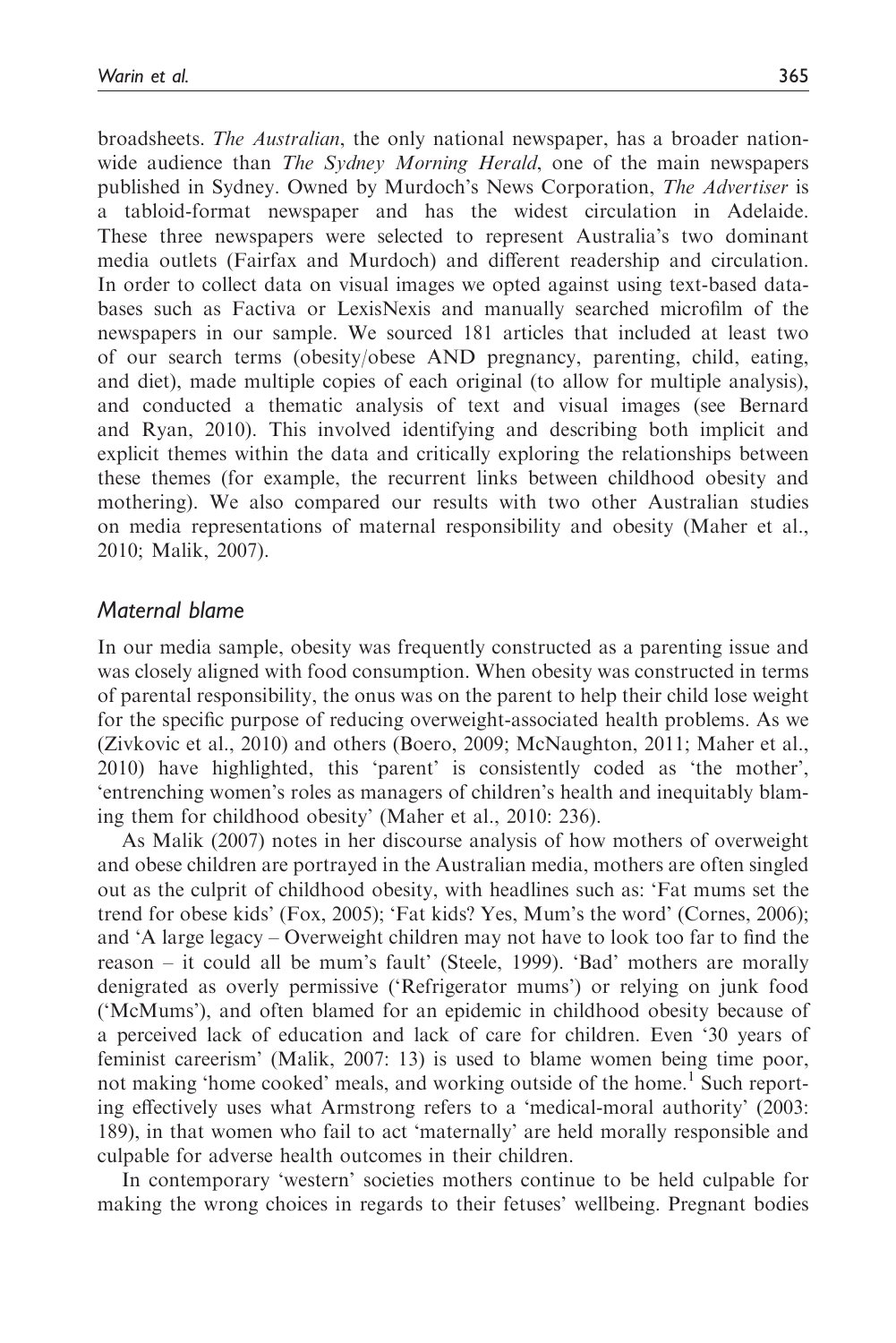and the fetuses they contain are increasingly accessible to the medical and legal professions for inspection and intervention (Epstein, 1995: 140). This has resulted in a shift in pregnancy discourses from maternal health to a concern with fetal personhood (Ruddick, 2007). In this new discourse of fetal personhood, mothers can be 'constructed as antagonistic towards their fetus, who becomes an object of collective concern, with its own public identity as the potential [healthy] citizen' (Longhurst, 1999, cited in Fox et al., 2009: 62). Fetuses and children are portrayed as innocent victims in need of protection from irresponsible parents, and in some cases mothers have been prosecuted for neglect and abuse in raising obese children (Zivkovic et al., 2010).

Media headlines amplify this failure of duty of care in terms of women's biological and social roles as mothers. Childhood obesity, it is claimed, 'might start in the womb' (Brown, 2009), and lies in the 'improper' nutrients supplied to fetuses by their mothers. In response to scientific reports in early 2009, Australian broadsheets had stories with headlines such as: 'Obese mums-to-be urged to diet' (Hall and Davis, 2009), 'Weighty problems born of bad diet in pregnancy' (Brown, 2009), 'Overweight mums putting newborns at greater risks' (Shepherd, 2009), 'Breastfed children least likely to be abused by mothers' (Taor, 2009) and 'Child neglect linked to [breast] feeding' (Medew, 2009).

The storyline to these headlines positions women as responsible for obesity and other chronic diseases in their children if they do not prepare their bodies for pregnancy, do not maintain their bodies during pregnancy, do not breast feed, do not put the right choices in lunchboxes or make nutritious, home cooked meals (Fox et al., 2009; Malik, 2007). Levels of responsibility attributed to mothers in relation to obesity occur at key stages of a child's development, travelling from the 'placenta to breast, from breast to lunchbox, from lunchbox to the dinner table' (Malik, 2007: 46). If women do not accept their 'natural' responsibilities as caregivers (both biologically and through social roles) they fall into what Blum (2007) calls a mother-valor/mother-blame binary. Mothers who fail to perform these key maternal activities are held 'responsible for [poor] child outcomes and thus for the health of families, future citizens, and the nation' (Blum, 2007: 202).

#### The permeable womb

Locating the source of high birth-weight and childhood obesity in the generative female body marks a long history of association between women's bodies and that which is considered dangerous. Hailed as a monstrosity, Epstein (1995) and Ussher (2006) note that the female capacity for reproduction was considered an act of horror during the Enlightenment and, well before the scientific classifications of women's bodily parts and functions in the 19th century, birth disabilities and malformations were seen to signify the desires and cravings of mothers. According to a widespread belief, it was the passions bound up with maternal appetites that posed the greatest threat to the assumed permeability of pregnant bodies. A pregnant woman's appetite (including the ingestion of foods and drinks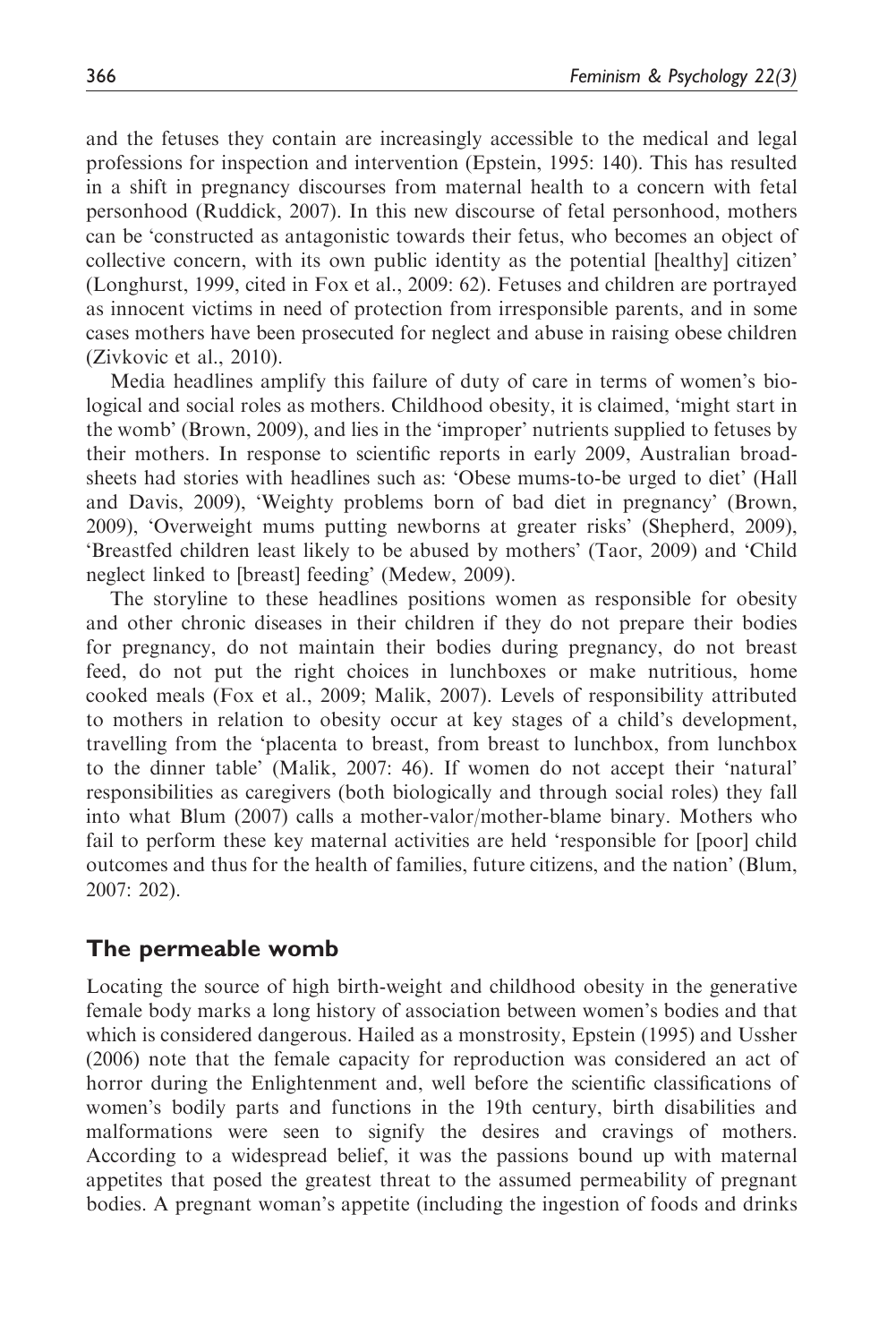and other sensory experiences such as fear and lust) was the explicit mechanism that transferred the effect from maternal environment to fetus (Kukla, 2005). Pregnancy was thus a dangerous process, for women's appetites increased, which in turn increased the possibility of harmful passions and appetites corrupting the fetus.

This historical assigning of responsibility for defective births to mothers' minds and bodies is, according to Epstein (1995: 155), indicative of a 'legacy of blaming the mother for her children's appearance and behaviour', and it 'serves to justify a wide range of strategies for containing women's minds by containing women's bodies'. In the 18th and 19th centuries, these measures included the restraining and hospitalisation of women in order to calm their minds, reduce their passions and decrease their chance of having a deformed infant.

While knowledge and practices surrounding pregnancy have significantly changed through time, Kukla (2005) suggests that preoccupations with pregnant bodies and the potentiality to harm the fetus still govern our imagination. In the news media, maternal obesity is constructed as harming the fetus, and it is the uncontrollable appetites of mothers-to-be that are blamed for the obesity epidemic: 'Blame your mother if you're overweight. Sounds Freudian and perhaps a bit mean, but a breakthrough study on obesity indicates that the path to becoming a podgy adult begins in the womb' (Taranaki Daily News, July 2007, cited in Parker, 2009: 1).

## Intergenerational reproduction of obesity

While several academics have highlighted the discourses of risk associated with such representations of maternal obesity (Keenan and Stapleton, 2010; McNaughton, 2011; Maher et al., 2010), we argue that the focus on intergenerational 'passing on' or transmission of fat from mothers to fetuses and babies constructs women and their reproductive capacities as potentially polluting. In line with social anthropologist Mary Douglas' concept of 'matter out of place' (1966), pregnant bodies are already symbolically marked as dangerous because the flow of reproductive fluids represents a transgression of bodily boundaries. Pregnant bodies expand with fat, fetus, and fluid. Corporeal boundaries become confused and blurred 'with the merging of two bodies' (Johnson, 2010: 252) as the fetus distorts the category of subjectivity, feeding from the mother's body through the placenta.

Fat too is 'matter out of place'. In a world of plenty, it represents gluttony, it provokes disgust, contravenes the standards of ideal beauty, and is at the core of our dietary restrictions and understandings of bodily purity (Murray, 2005). The boundary between the body and the world is challenged and reconfigured by fat, which represents an invasion of the body by the world (Huff, 2001). This invasion means that the fat body (which translates to personhood) is discursively constructed as a failed body project, existing as a 'deviant, perverse form of embodiment' (Murray, 2005: 155). Women who are obese and pregnant are thus all the more visible, and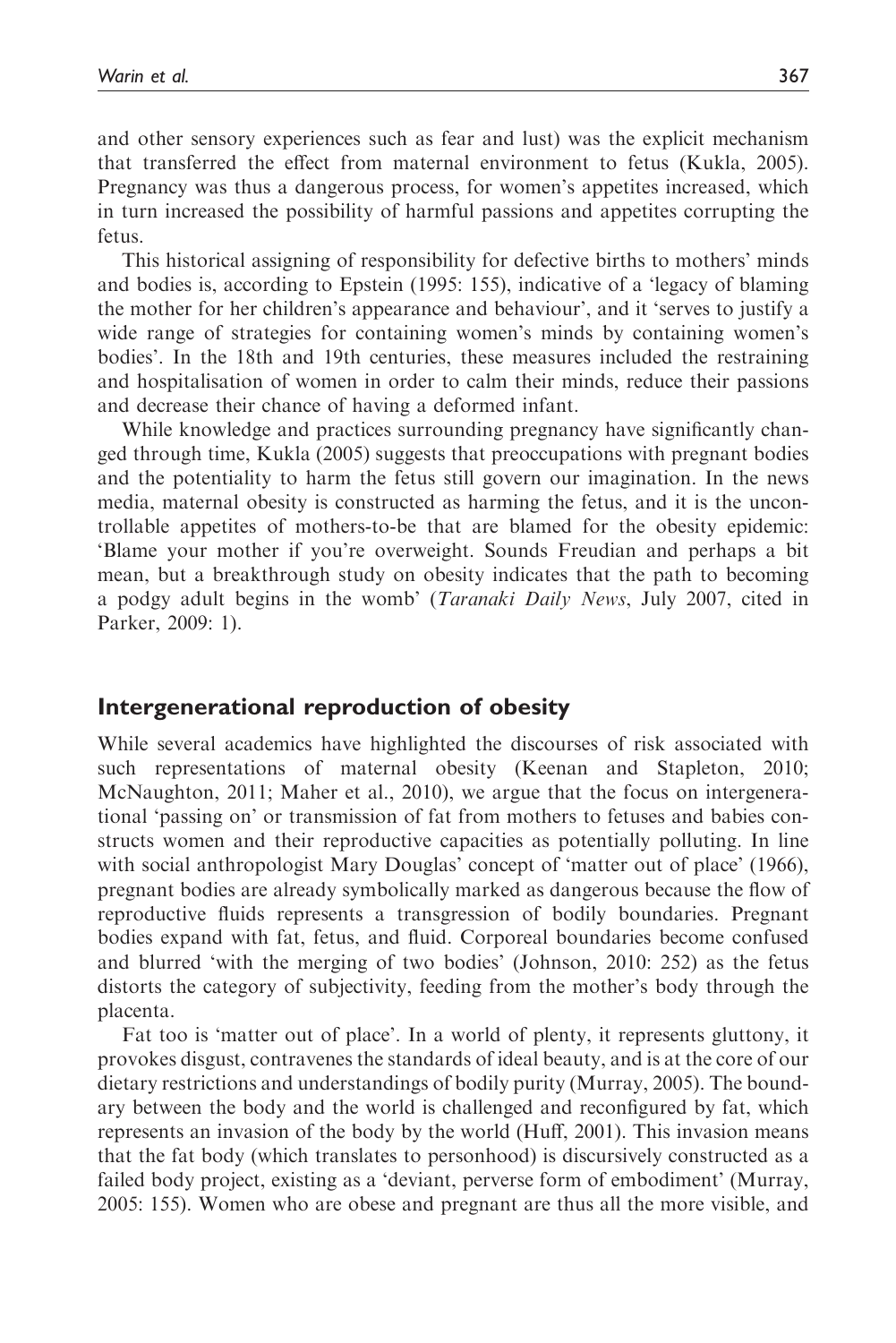doubly grounded in biology (Unnithan-Kumar, 2011) as reproductive, and as fat. Consequently, fat, pregnant women are a threat to the fetus: 'Researchers believe fat mothers pass their obesity to their children. Professor Ross Shepherd, from University of Queensland's Nutrition Research Centre, said initial studies indicated maternal obesity was related to overweight infants' (Steele, 1999: 3).

The contravention of order is not limited to the transgression of external and internal bodily boundaries: dangerous substances also course through the interiority of women's bodies. Bell et al. (2009) argue that in public health discourses on Fetal Alcohol Spectrum Disorder (FASD), smoking when pregnant, and childhood overnutrition, the exposure of the fetus to alcohol, drugs, or to fat carries the risk of damaging the child's health. 'Modes of seepage' permeate at the intersection of mother and fetus, a connection between placenta and umbilical cord, where matter can pass from one being to another in a process of feeding and excretion.

However, instead of exploring this placental process as a protective barrier that limits exposure of the fetus to harmful substances, the media (and some social scientists) completely ignore this clinical evidence and revert to a simplistic discourse in which pregnancy and the womb operate as a 'performance of contagion ... where the passage of fluid inside the pregnant body, backwards and forwards between the pregnant woman and the fetal entity, enacts the process of contagion' (Maher, 2001: 201). Thus transmission of fat is no longer presented as a potential risk: instead intergenerational *certainty* of transmission is presented. Such logic couples appetite and emotions of guilt through successive generations of gendered blame: 'Gulp ...You are what your Grandma ate ... Research by the Victor Chang Institute shows that what mothers and grandmothers ate during pregnancy affects the health of a particular generation through the genes that are passed on' (The Sydney Morning Herald, 2006: 34).

#### Pregnant bodies as smoking guns

The 'Mothers' smoking gun' (Stewart, 2009) article, cited at the beginning of this article, extends the potentiality of harm to the interiority of women's bodies. Despite the lead-researcher (one of the authors of this article) emphasising to the journalist that life course and intergenerational health are 'intertwined in very complex ways', the representation of obese women as 'smoking guns' took precedence. This representation feeds into a simplistic discourse of genetics and deviance; the smoking gun is a popular media metaphor for understanding complex medical relationships where there appears strong circumstantial evidence for a causal relationship between an exposure and a disease process, but where the direct causal mechanism is obscure or unavailable for direct observation. A smoking gun represents a gun that has already 'gone off' and as such presents indisputable evidence of a crime that has been committed. In this case, the crime is to be overweight and pregnant, thus harming the unborn fetus. It is not the microscopic or invisible workings of genes that are the gun, but obese women's bodies in pregnancy that are viewed as culpable.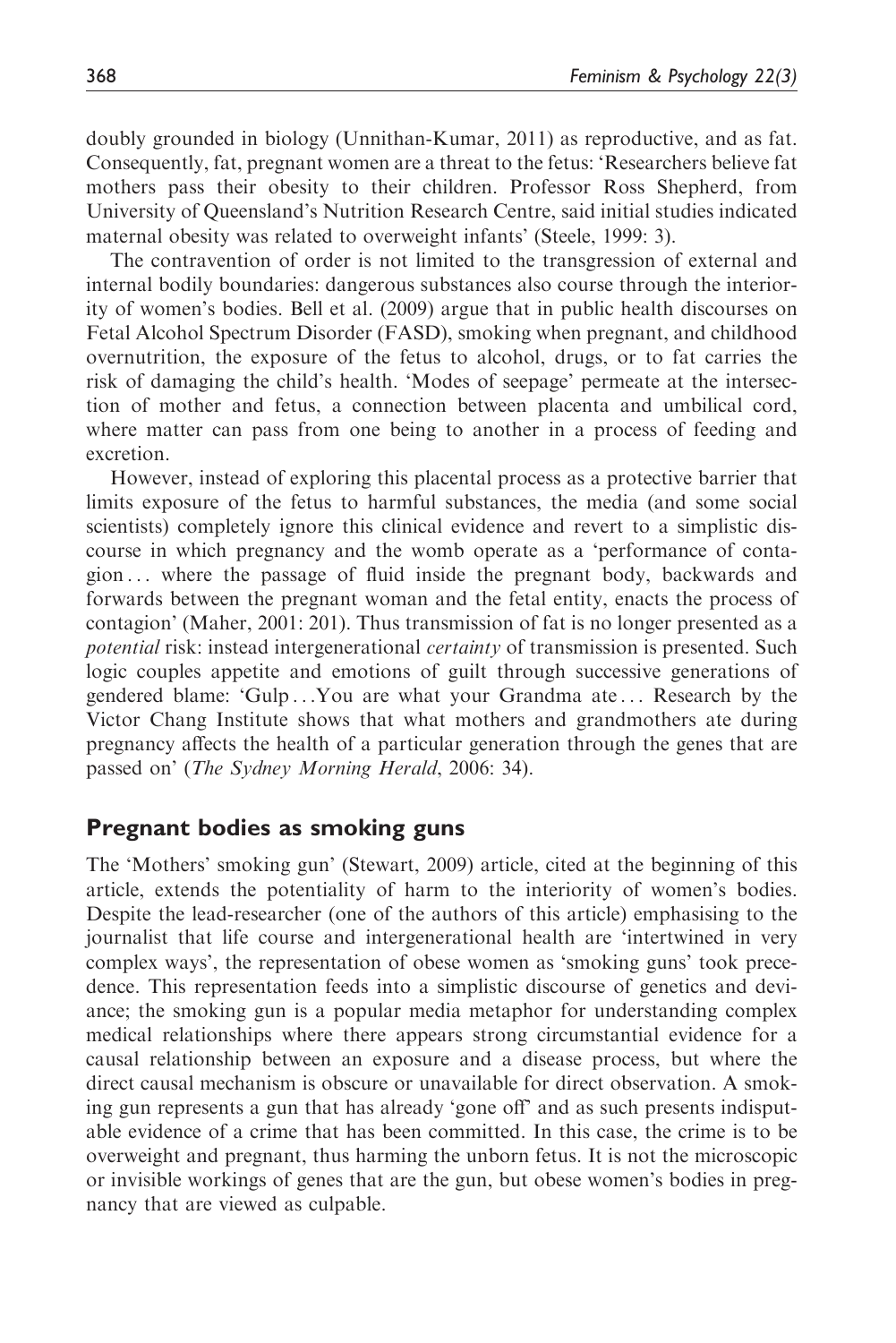The metaphor of (fat, pregnant) women as smoking guns is limited and inadequate, as the overnutrition hypothesis speaks to a bodily environment (the womb) that is very much mediated by the socio-economic environment in which the woman is situated. In reducing scientific understandings to genetic determinism, the interplay between bodies and their socio-cultural context is entirely overlooked. Within the fetal overnutrition hypothesis, there is no social circumstance without risk to the mother and the child. Every action involving a diet, food, and social practice is a compromise of interests, hazards, and likelihoods. Every action is constrained by a range of factors, whether social or biological. It is equally inadequate to attempt to explain the body of the mother as entirely reducible to either genetic or intra-individual motivational factors. The body of the mother is therefore a socio-biological accomplishment, the product of selection and survivorship pressures across generations that is in turn shaped by the social context within a lifetime.

The ways in which our bodily environment is mediated by diverse social factors is overlooked in the imagery of the smoking gun and in other print media claims that childhood obesity is triggered by 'mothers who eat junk food during pregnancy' (Science Daily, 2007) or that fat, pregnant women 'condemn their children to a life of overeating and obesity' (Connolly, 2008). In narrowing the frame of potential risks to the behaviour and biology of expectant women, the bodies of mothers are solely blamed for the misfeeding of their children, even inutero.

In this popularist discourse of the maternal lineage of fat transmission, men are absent from the production and reproduction of obesity across generations. It is assumed that the mother, and only the mother, influences the fetal environment and effects the transmission of obesity in her children. Recent studies, however, contest this position, finding the association between maternal and offspring BMI is comparable to that between paternal and offspring BMI, and concluding that intergenerational obesity involves both the father and the mother (Cole et al., 2008; Davey Smith et al., 2007; Hawkins et al., 2009; Kivimäki et al., 2007). And, among studies which find a stronger correlation between maternal and offspring BMI than that between paternal and offspring BMI, it does not necessarily follow that offspring BMI is an indicator of offspring fat mass during childhood (Lawlor et al., 2008). Lawlor et al. (2008: 491) caution that 'developmental overnutrition related to greater maternal BMI is unlikely to have driven the recent obesity epidemic'.

One interpretation of these data is that while there are specific clinical conditions in pregnancy that can directly influence the growth trajectory of the fetus, and thereby the offspring, these factors can be largely swamped within an environment where the majority of the adult population is overweight or obese. Hence, most of the variation in child BMI may be attributable to social factors common to both the mother and father, and not the direct biological effect of maternally mediated fetal nutrition operating specifically in pregnancy. Again, while the mother may be holding a smoking gun, so too is the father.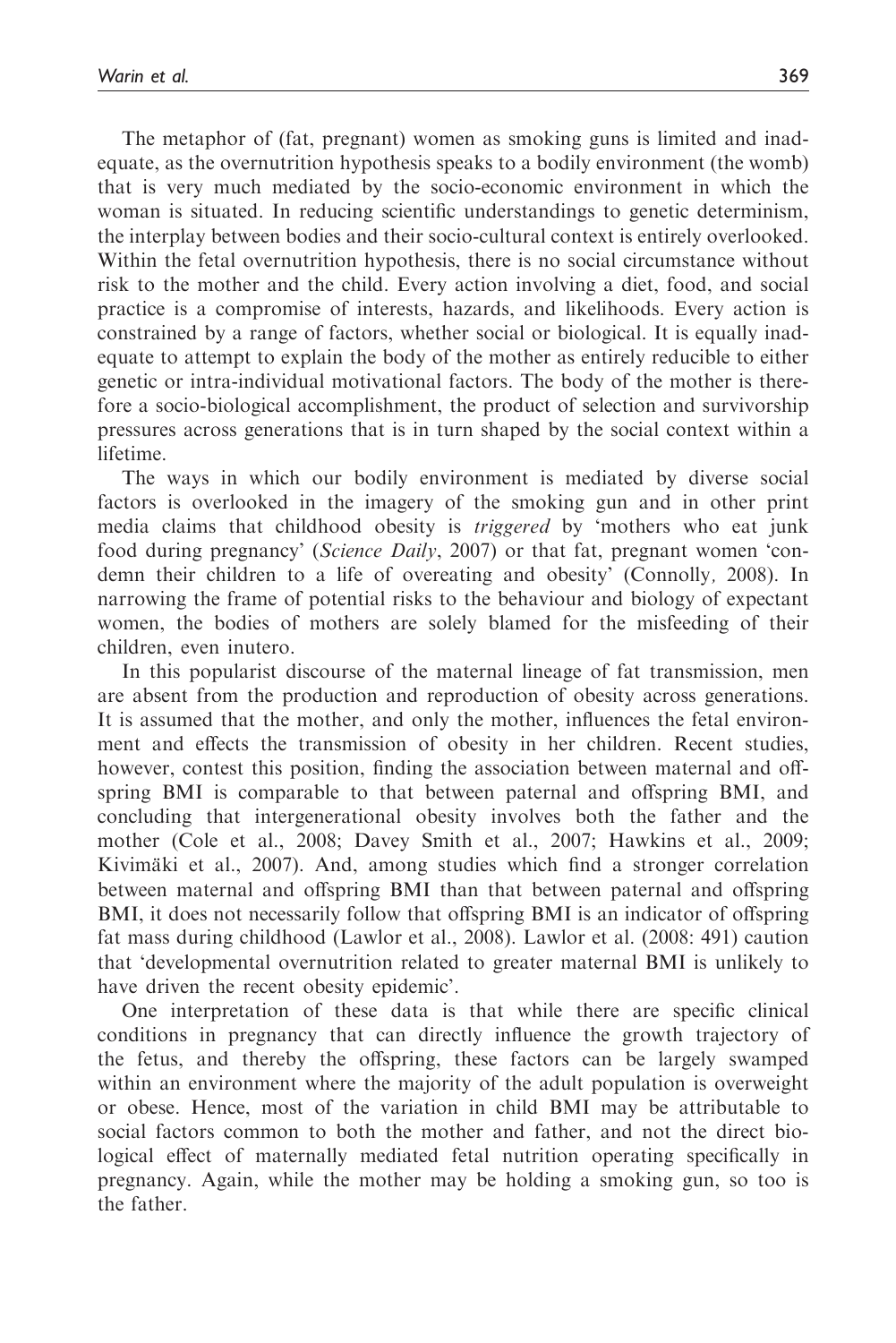#### Implications and conclusion

In this article we have shown how women's reproductive bodies are entangled in historical, scientific, and media discourses that intimately link the behaviours and biology of mothers with harm to the fetus. The reporting on the 'new science' of the fetal overnutrition hypothesis now extends the gendered nature of infant feeding practices to the interiority (including molecular and genetic levels) of women's bodies. Social environments have segued into intrauterine environments, in which fat, pregnant mothers can transmit obesity on to their children and future generations. Coupled with a political shift to individual responsibility and moralising discourses on obesity (Wright and Harwood, 2009), maternal obesity has become a powerful meta-discourse of blame.

Reductive understandings of obesity lead to reductive solutions. Blaming mothers for children's excess weight in both biological and social terms narrows the cause of 'the obesity problem' and therefore the solution to the individual bodies of women. Clinical suggestions of pharmacological contraception, gastrointestinal surgery, and the frequent use of weighing stations, all proposed to reduce obesity in women (e.g. Kral, 2004), girls, and young women, have proliferated yet are misplaced. Alarmingly, it is not only the corpulent pregnant woman who is to blame for obesity. Kral (2004: 1544), a US surgeon writing in the prestigious journal Paediatrics in 2004, argues that all women, even 'newborn girls', have the potential to become 'doubly damaging', both polluted and polluting, since fat is passed on through the female body. Accordingly, the only way to curb the obesity epidemic is to 'urgently' target girls and young women: '[f]rom birth to menarche, behaviour modification in mothers and children should be the first choice' in obesity prevention (Kral, 2004: 1544).

While Kral's view is extreme, McNaughton (2011: 1) argues that 'core assumptions at the heart of obesity science have been taken up uncritically in medical arenas focused on conception, pregnancy, and reproduction and that this is providing new opportunities for the surveillance, regulation, and disciplining of 'threatening (fat) female bodies'. We would agree that the Foucauldian gaze is firmly on the interiority of women's bodies, but we do not take the fetal origins field as a homogenous one. Some scientists working in this field do critique the narrow framing of obesity causality (Warin et al., 2011), arguing that this draws attention away from the very real structural inequalities in health care, education, and employment that are often felt hardest by women and minorities (Boero, 2009: 118). As Kukla (2008) notes, public discourse tends to focus on individual responsibility and displays of will-power (or failure of these), rather than the structural conditions that enable or undermine people's ability to make choices over the long term.

Longhurst (1999) noted that pregnancy is a biological process but exists within socio-cultural, economic, and political realms and is both spatially and temporally located. If we focus on the relationships between the social and the biological, and the ways in which they fundamentally interact with each other, then we have a much more powerful framework to understand gendered bodies and the social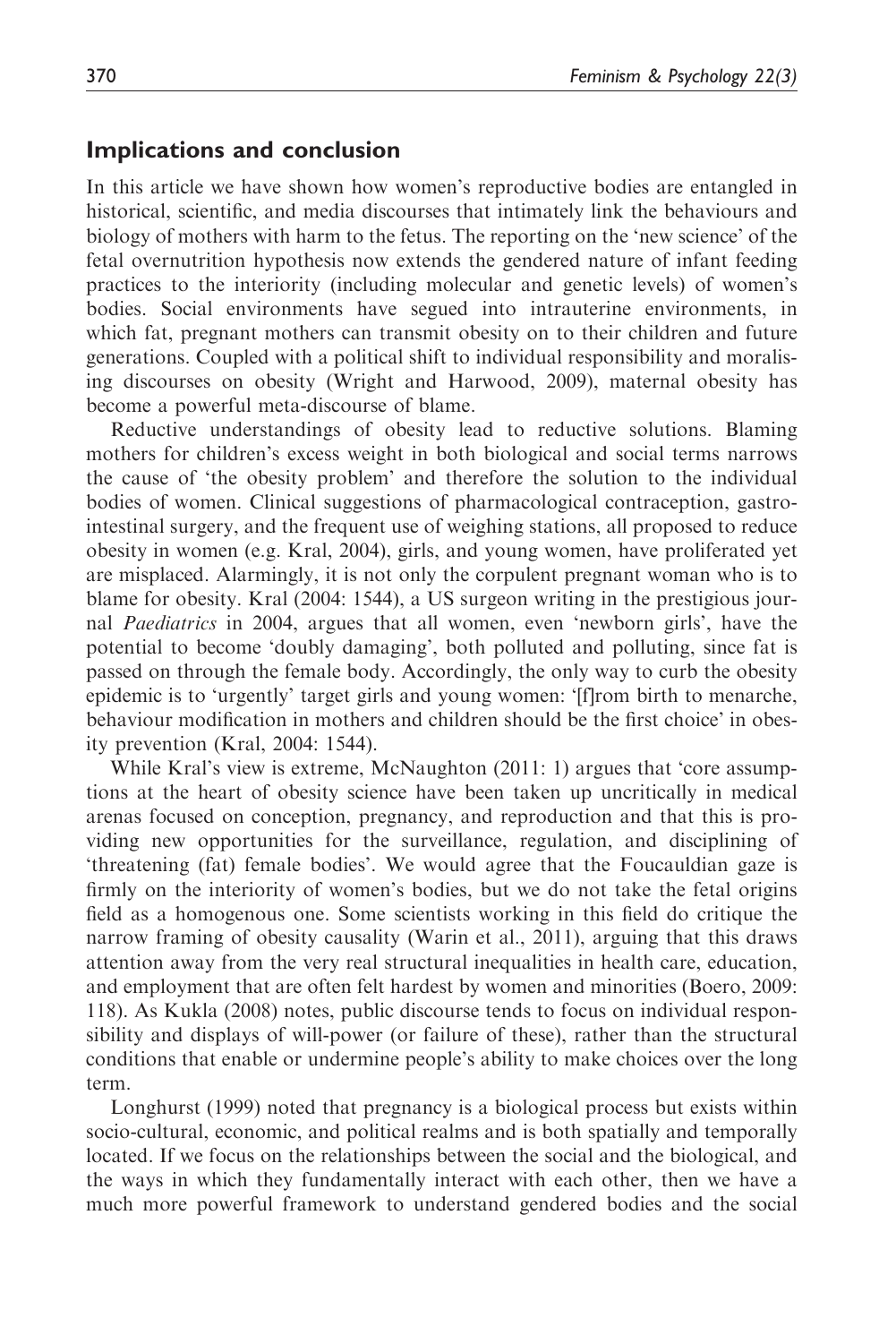determinants of health. Barker's work potentially offers a way to reduce social inequalities in health by giving attention to the living conditions, health, and nutrition of young women, pregnant mothers, and their children. Fetal origins, for example, provide a compelling framework to understand the high rates of obesity amongst women in disadvantaged populations. In a discussion of the obesity amongst the Pima Indians of Arizona, Wells argues that 'obesity arrived [most notably for the Pima women] in combination with poverty and US government rations of sugar and flour' (2010: 296). Poor maternal diets, gender bias through preferential feeding of male children, and fetal exposure to maternal work during pregnancy means that obesity is structurally embedded in socio-cultural contexts. Addressing women's livelihoods will bring particular benefits to their health, whilst further passing these on to subsequent generations.

Our research focuses on the ways in which the politics of mothering and individualised (gendered) responsibility is implicated in obesity debates and policy (Moore and Davies, 2008; Zivkovic et al., 2010). The media is central to this politics as it is part of a neoliberal paradigm that aims to individualise responsibility and individualise the biocultural. In its shallow approach, it reaches into women's bodies to locate obesity as simply a matter of good or bad mothering. Our research aims to invert the gaze to phenomena *outside the body* – to focus on bodily action, biological endowment, evolutionary history, and the organisation of society (and not just one of these). This approach means challenging the communication of knowledge that is strongly influenced by the media's power to characterise women's bodies (in both their reproductive capacities and social roles) in ways that make it seem 'natural' to blame them for obesity transmission across generations.

#### Funding

This research received no specific grant from any funding agency in the public, commercial or not-for-profit sectors.

#### Note

1. For example, in January 2010 London buses and billboards were awash with the slogan 'Career women make bad mothers'. Following public outcry (predominately from working mothers), the Outdoor Advertising Association (who ran the ad campaign in an attempt to promote the effectiveness of billboard advertising) removed them.

#### References

- Armstrong E (2003) Conceiving Risk: Bearing Responsibility. Baltimore, MD: The John Hopkins University Press.
- Barker D (1990) The fetal and infant origins of adult disease. British Medical Journal 301(6761): 1111.
- Barker D and Osmond C (1986) Infant mortality, childhood nutrition, and ischaemic heart disease in England and Wales. Lancet 327(8489): 1077–1081.
- Bell K, McNaughton D and Salmon A (2009) Medicine, morality and mothering: Public health discourses on fetal alcohol exposure, smoking around children and childhood overnutrition. Critical Public Health 19(2): 155–170.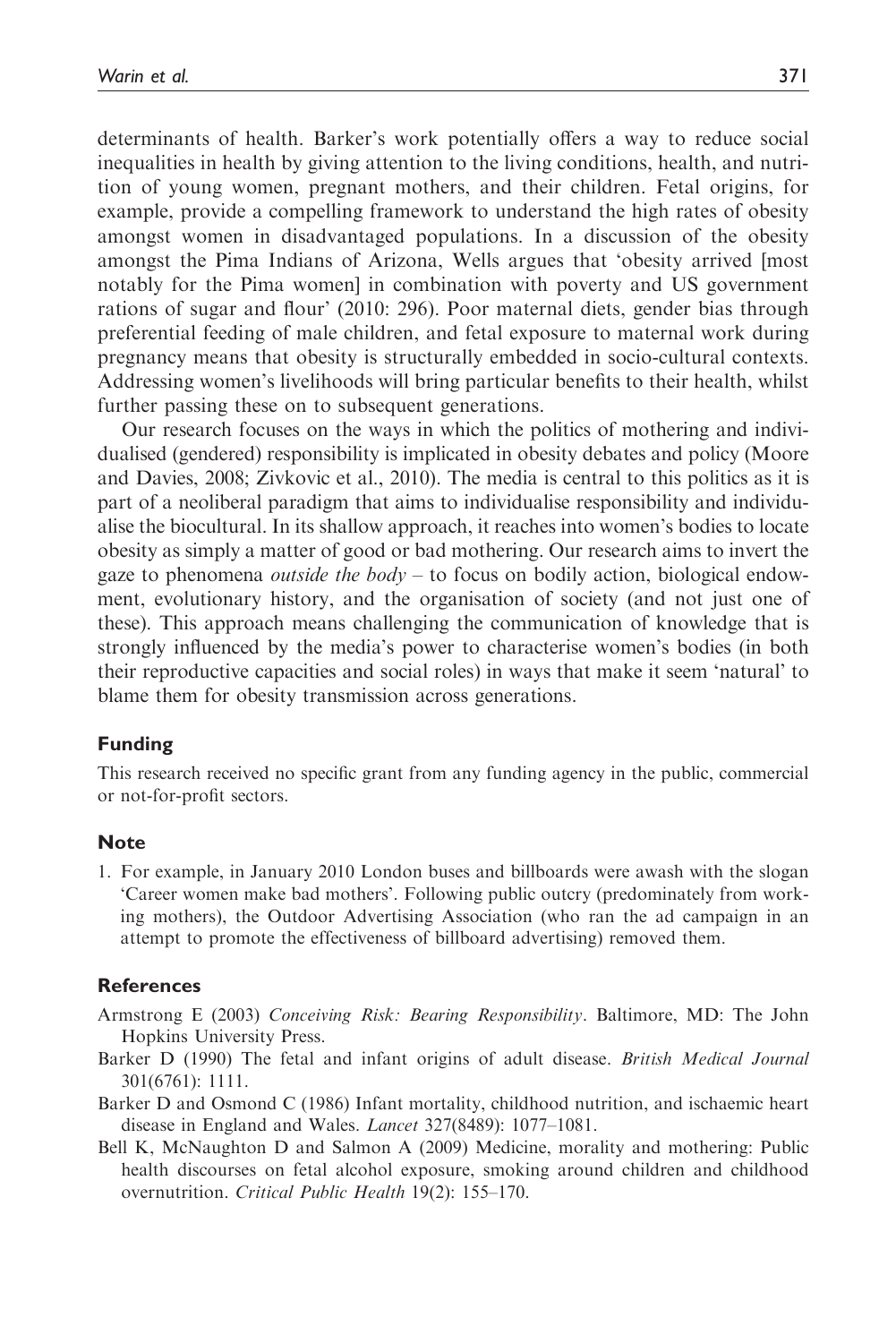- Bernard H and Ryan G (2010) Analyzing Qualitative Data: Systematic Approaches. Thousand Oaks, CA: SAGE.
- Blum L (2007) Mother-blame in the Prozac nation: Raising kids with invisible disabilities. Gender & Society 21(2): 202–226.
- Boero N (2007) All the news that's fat to print: The American 'obesity epidemic' and the media. Qualitative Sociology 30(1): 41–61.
- Boero N (2009) Fat kids, working moms, and the 'epidemic of obesity'. In: Rothblum E and Solovay S (eds) The Fat Studies Reader. New York: New York University Press, pp.113–119.
- Brown J (2009) Weight problems born of bad diet in pregnancy. The Sydney Morning Herald, 5 February, p.17.
- Campos P, Saguy A, Ernsberger P, et al. (2005) The epidemiology of overweight and obesity: Public health crisis or moral panic? International Journal of Epidemiology 35(1): 55–60.
- Cole T, Power C and Moore G (2008) Intergenerational obesity involves both the mother and the father. American Journal of Clinical Nutrition 87(5): 1535–1536.
- Connolly E (2008) Mum's diet shapes a child's future weight. The Sunday Telegraph, 27 January. Available at: http://www.news.com.au/features/mums-diet-shapes-a-childsfuture-weight/story-e6frfl49-1111115406021.
- Cornes N (2006) Fat kids? Yes, mum's the word. Sunday Mail, 17 September, p.110.
- Davey Smith G, Steer C, Leary S, et al. (2007) Is there an intra-uterine influence on obesity? Evidence from parent-child associations in the avon longitudinal study of parents and children (ALSPAC). Archives of Disease in Childhood 92: 876–880.
- Douglas M (1966) Purity and Danger: An Analysis of the Concepts of Pollution and Taboo. London: Routledge & Kegan Paul.
- Dyck J (1995) Manufacturing Babies and Public Consent: Debating the New Reproductive Technologies. London: Macmillan.
- Ebbeling C, Pawlak D and Ludwig D (2002) Childhood obesity: Public-health crisis, common sense cure. Lancet 360(9331): 473–482.
- Epstein J (1995) The pregnant imagination, fetal rights, and women's bodies: A historical inquiry. Yale Journal of Law & the Humanities 7(139): 139–162.
- Fox M (2005) Fat mums set the trend for obese kids. The Sunday Mail, 30 January, p.29.
- Fox R, Nicolson P and Heffernan K (2009) Pregnancy police? Maternal bodies, surveillance and food. In: Jackson P (ed.) Changing Families, Changing Food. Basingstoke: Palgrave MacMillan, pp.57–74.
- Goodwin S and Huppatz K (eds) (2010) The Good Mother: Contemporary Motherhoods in Australia. Sydney: Sydney University Press.
- Hall L and Davis K (2009) Obese mums-to-be urged to diet. The Sydney Morning Herald, 30 March, p.3.
- Hawkins S, Cole T, Law C, et al. (2009) An ecological systems approach to examining risk factors for early childhood overweight: Findings from the UK millennium cohort study. Journal of Epidemiology and Community Health 63(2): 147–155.
- Hays S (1996) The Cultural Contradictions of Motherhood. New Haven, CT: Yale University Press.
- Huff J (2001) A 'horror of corpulence': Interrogating bantingism and mid-nineteenth-century fat-phobia. In: Braziel J and LeBesco K (eds) Bodies out of Bounds: Fatness and Transgression. Berkeley, CA: University of California Press, pp.39–59.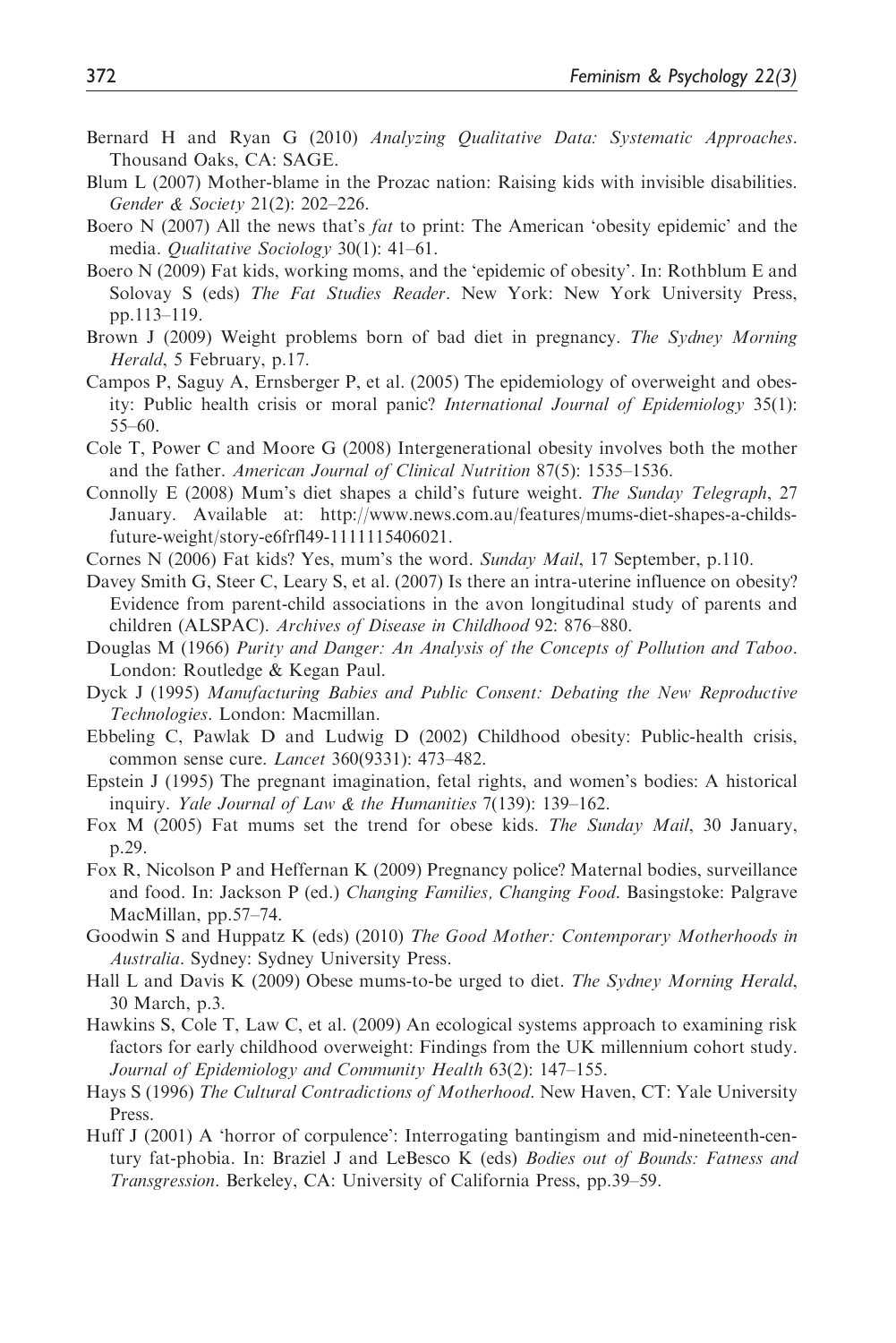- Johnson S (2010) Discursive constructions of the pregnant body: Conforming to or resisting body ideals? Feminism and Psychology 20(2): 249–254.
- Keenan J and Stapleton H (2010) Bonny babies? Motherhood and nurturing in the age of obesity. Health, Risk & Society 12(4): 369–383.
- Kivimäki M, Lawlor D, Davey Smith G, et al. (2007) Substantial intergenerational increases in Body Mass Index are not explained by the Fetal Overnutrition Hypothesis: The cardiovascular risk in young Finns study. American Journal of Clinical Nutrition 86(5): 1509–1514.
- Kral J (2004) Preventing and treating obesity in girls and young women to curb the epidemic. Obesity Research 12(10): 1539–1546.
- Kukla R (2005) Mass Hysteria: Medicine, Culture and Mother's Bodies. Lanham, MD: Rowman & Littlefield.
- Kukla R (2008) Measuring mothering. The International Journal of Feminist Approaches to Bioethics 1(1): 67–90.
- La Coursiere D, Bloebaum L, Douncan J, et al. (2005) Population-based trends and correlates of maternal overweight and obesity, Utah 1991–2001. American Journal of Obstetrics and Gynecology 192(3): 832–839.
- Ladd-Taylor M and Umansky L (eds) (1998) 'Bad'Mothers. New York: New York University Press.
- Lawlor D, Timpson N, Harbord R, et al. (2008) Exploring the developmental overnutrition hypothesis using parental-offspring associations and FTO as an instrumental variable. Public Library of Science Medicine 5(3): 1–10.
- Litt J (2000) Medicalized Motherhood. New Brunswick, NJ: Rutgers University Press.
- Longhurst R (1999) Pregnant bodies, public scrutiny: 'Giving' advice to pregnant women. In: Teather E (ed.) Embodied Geographies: Spaces, Bodies and Rites of Passage. London: Routledge, pp.78–90.
- Longhurst R (2008) Maternities: Gender, Bodies and Space. New York: Routledge.
- Lupton D (1996) Food, the Body and the Self. London: SAGE.
- Maher J (2001) The promiscuous placenta: Crossing over. In: Bashford A and Hooker C (eds) Contagion: Historical and Cultural Studies. London: Routledge, pp.201–216.
- Maher J, Fraser S and Wright J (2010) Framing the mother: Childhood obesity, maternal responsibility and care. Journal of Gender Studies 19(3): 233–247.
- Malik H (2007) From Placenta to Lunchbox: Mothers, the Media and Fat Kids. Unpublished Honours thesis. Bachelor of Physiotherapy, School of Health Sciences, University of South Australia.
- McMillen C, MacLaughlin M, Muhlhausler B, et al. (2008) Developmental origins of health and disease: The role of periconceptional and fetal nutrition. Basic and Clinical Pharmacology and Toxicology 102(2): 82–89.
- McNaughton D (2011) From the womb to the tomb: Obesity and maternal responsibility. Critical Public Health 21(2): 179–190.
- Medew J (2009) Child neglect linked to feeding. The Sydney Morning Herald, 27 January, p.3.
- Moffat T (2010) The childhood obesity epidemic. Medical Anthropology Quarterly 24(1):  $1-21$ .
- Monaghan L, Holland R and Pritchard G (2010) Obesity epidemic entrepreneurs: Types, practices and interests. Body & Society 16(2): 37–71.
- Moore V and Davies M (2008) Early life influences on later health: The role of nutrition. Asia Pacific Journal of Clinical Nutrition 10(2): 113–117.
- Murray S (2005) (Un/be)coming out? Rethinking fat politics. Social Semiotics 15(2): 153–163.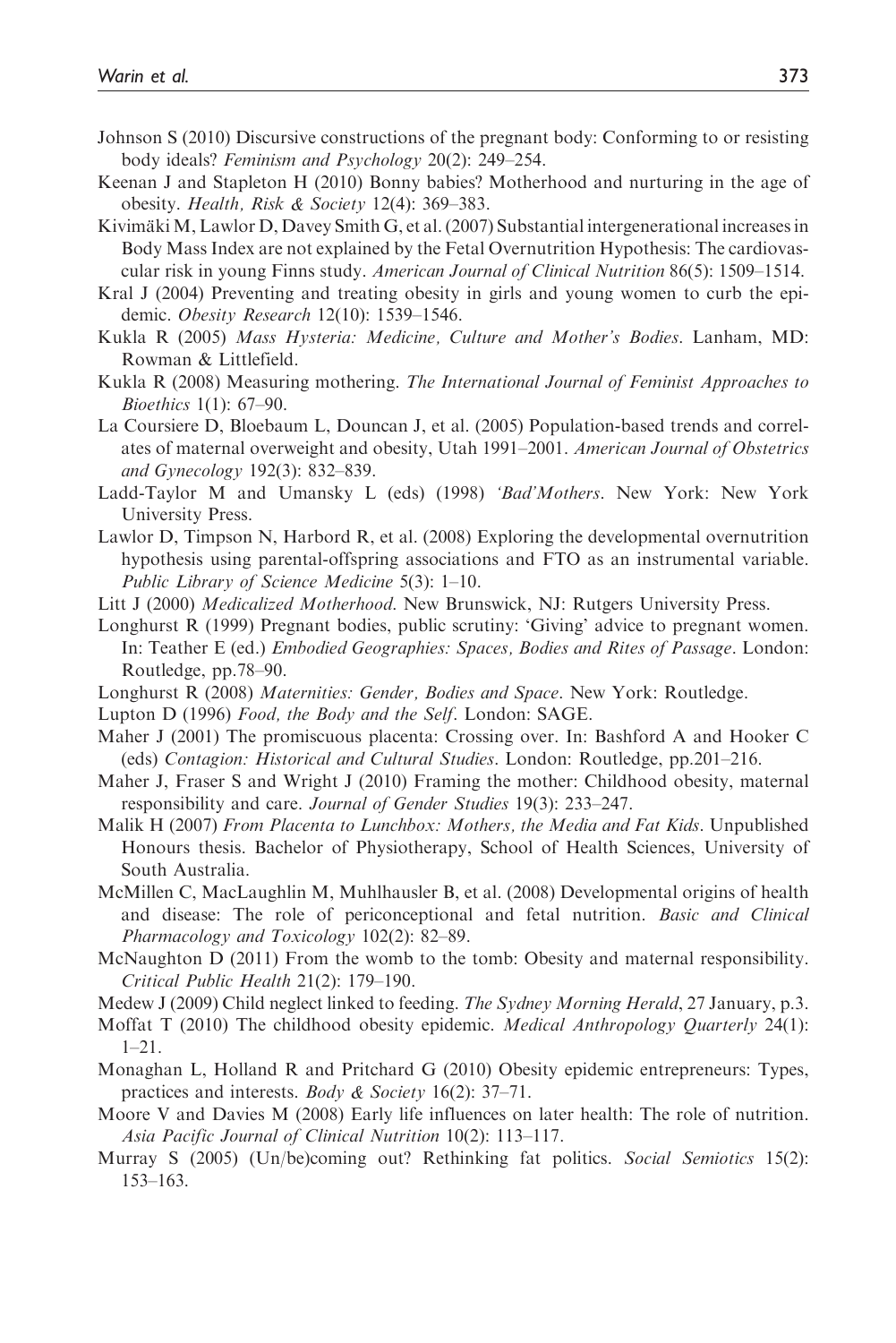- Murray S (2008) Pathologising 'fatness': Medical authority and popular culture. Sociology of Sport Journal 25(1): 7–21.
- Nerlich B (2009) The post-antibiotic apocalypse and the war on superbugs: Catastrophe discourse in microbiology, its rhetorical form and political function. *Public* Understanding of Science 18(5): 574–590.

Oken E and Gillman M (2003) Fetal origins of obesity. Obesity Research 11(4): 496–506.

Orbach S (2009) Bodies. London: Profile.

- Parker C (2009) Where have all the 'good' mothers gone? Risk, responsibility and reproductive rights, Paper presented to the 15th International Critical & Feminist Perspectives in Health and Social Justice Conference, Auckland University of Technology, Auckland, 17–19 April 2009.
- Possamai-Inesedy A (2006) Confining risk: Choice and responsibility in childbirth in a risk society. Health Sociology Review 15(4): 406-414.
- Paul A (2010) How the first nine months shape the rest of your life. Time Magazine, 22 September. Available at: http://www.time.com/time/health/article/0,8599,2020815,00.html.
- Petersen A, Anderson A, Allan S, et al. (2009) Opening the black box: Scientists views on the role of the news media in the nanotechnology debate. Public Understanding of Science 18(5): 512–530.
- Ruddick S (2007) At the horizons of the subject: Neo-liberalism, neo-conservatism and the rights of the child, Part One. Gender, Place and Culture 14(5): 513–527.
- Saguy A and Almeling R (2008) Fat in the fire? Science, the news media, and the 'obesity epidemic'. Sociological Forum 23(1): 53–83.
- ScienceDaily (2007) Eating junk food while pregnant and breastfeeding may lead to obese offspring. Available at: http://www.sciencedaily.com/releases/2007/08/070814212154.htm (accessed 16 June, 2011).
- Shepherd T (2009) Overweight mums putting newborns at greater risk. The Advertiser, 16 March, p.3.
- Skeggs B (2005) The making of class through visualising moral subject formation. Sociology 39(5): 965–982.
- Singh I (2004) Doing their jobs: Mothering with Ritalin in a culture of mother-blame. Social Science & Medicine 59(6): 1193–1205.
- Steele S (1999) A large legacy overweight children may not have to look too far to find the reason – it could all be mum's fault. Sunday Mail, 7 November, p.22.
- Stewart F (2009) Mother's smoking gun. The Advertiser, 15 March, p.11.
- Susser M and Levin B (1999) Ordeals for the Fetal Programming Hypothesis. British Medical Journal 318: 885–886.
- The Sydney Morning Herald (2006) Gulp ...You are what Grandma ate. 18 November, p.34.
- Taor A (2009) Breastfed children least likely to be abused by mothers. The Australian, 31 January, p.5.
- Unnithan-Kumar M (2011) Corporeality and reproduction: Understanding fatness through the diverse experiences of motherhood, consumption and social regulation. In: Unnithan-Kumar M and Tremane S (eds) Fatness and the Maternal Body: Women's Experiences of Corporeality and the Shaping of Social Policy. Oxford: Berghahn Books.
- Ussher J (2006) Managing the Monstrous Feminine: Regulating the Reproductive Body. London and New York: Routledge.